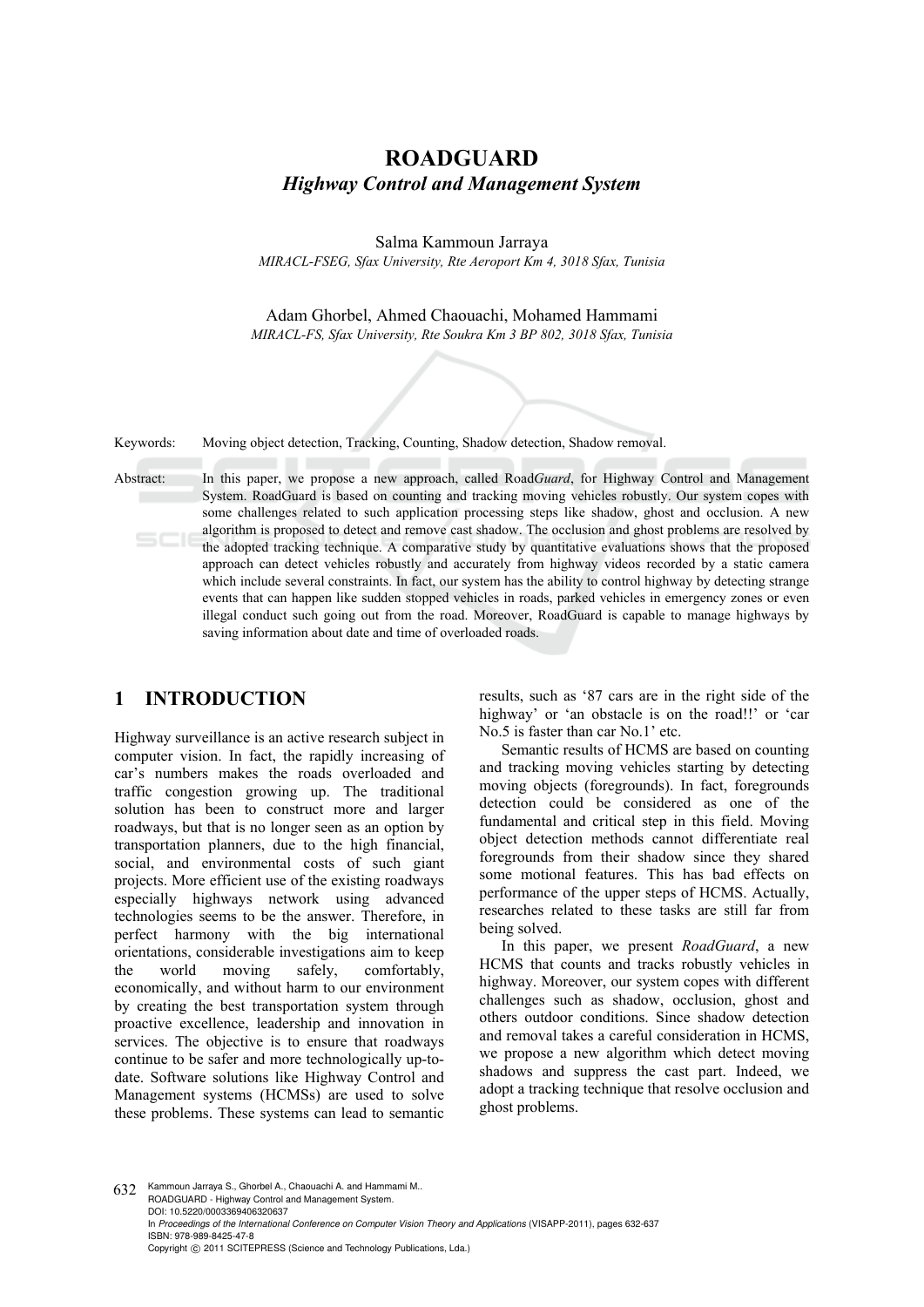This paper is organized as follow. In section 2, we started out with over viewing state of art on common process steps of HCMSs. Following that, our proposed approach *RoadGuard* is reviewed in section 3. In section 4, an intensive experimental evaluation and comparison results are discussed. The proposed approach is summarized and future works directions are presented in section 5.

### **2 LITERATURE SURVEY**

In this section, we give a state of art on the common process steps of HCMSs. In general, process of such systems includes four steps: (1) Moving object detection, (2) Shadow detection and removal, (3) Tracking and (4) Counting. The (1), (2) and (3) are widely treated in literature. The proposed approaches for each step are presented in the following subsections.

### **2.1 Moving Object Detection**

Moving object detection is a well known research area in computer vision. Many methods have already been proposed in this field. We classify contributions reported in literature into four main categories according to the inter-image processing they adopt: detection based on Inter-Frame Difference (IFD), detection based on Background Modeling (BM), detection based on Optical Flow (OF), and detection based on Hybrid approaches.

BM methods (Tang, 2007) (Grimson, 1998) (Elhabian, 2008) are the most popular approach, they detects moving objects by comparing background model to each input frame. The efficiency of the BM methods depends on the 'ideal background model' that is not easy to obtain and easy to be influenced by the environmental conditions.

#### **2.2 Shadow Detection and Removal**

Shadow is occurred when a direct light from a light source is blocked by a moving object. In fact, there are two types of moving shadow: cast and self shadow (Cucchiara, 2001). Generally, the self shadow appears in the portion of a moving object which is not illuminated by direct light. Indeed, the cast shadow presents the area projected by the moving object in the direction of direct light.

The moving shadows detected erroneously as part of foregrounds affect the shape of the real moving objects and/or can cause occlusion between

them. Thus, moving shadow presents the most serious problem in the performance of the upper levels of computer vision applications such as HCMS. The core problem discussed in literature is the detection and suppression of cast shadow and not self shadow since it is a part of the moving object. Indeed, we classify previous works into two categories of approaches, according to the decision process, which are: Statistical (Julio, 2005) (Mikic, 2000) and Determinist (Cucchiara, 2001) (Xiao, 2007). In the statistical approach, probabilistic functions are used to describe the class membership. In the determinist approach, an on/off decision is used to classify each pixel to shadow/non-shadow pixel. Moreover, two subclasses are presented, the Determinist Model Based (DM) and Determinist Non-model Based (DNM). DM methods require a priori knowledge about shape and motion of objects such as vehicles or human bodies (Kilge, 1992). Despite its simplicity, this method cannot be robust to many variations like illumination, objects shape, shadow edge. Besides, DNM methods classify pixels to shadow/non-shadow pixels without any prior knowledge about the scene (Cucchiara, 2001).

#### **2.3 Tracking**

Object tracking is used to estimate the trajectory of moving objects over time in every frame. However, the complexity of tracking objects is more complicated by abrupt object motion, occlusion between moving objects and/or between background and foreground objects. Several tracking methods (Kass, 1988) (Masoud, 2001) (Kanhere, 2006) are proposed in literature. We distinguish three major tracking approaches which are: Region-based, Boundary-based and Feature-based approaches. The Region-based methods rely on information provided by the entire region such as texture, size, color, shape and motion based proprieties using motion estimation techniques. These methods work well for small numbers of moving objects. However, they cannot solve the occlusion problems in dense traffic. The Boundary-based methods rely on information provided by the moving objects edges. A good initialization step is required. We notice that Boundary-based methods do not work well in presence of occlusions because the model is strongly dependent on local-based information that can be inaccurate. The Feature-based methods perform with tracking the moving object's sub-features such as distinguishable points, lines or corners which are extracted from the blobs between frames. Tracking methods based on features are useful in situations of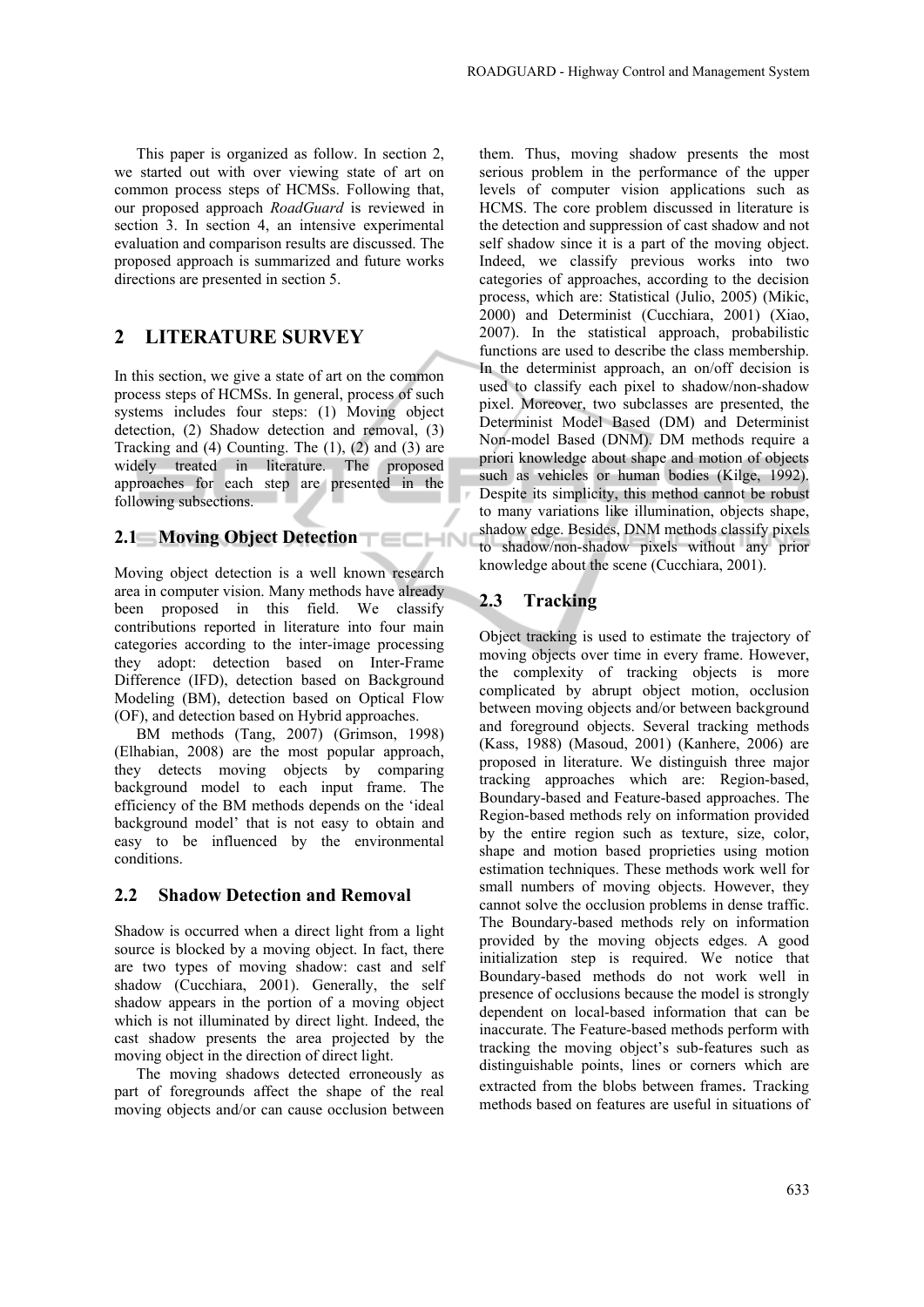partial occlusions where only a portion of a moving object is visible.

## **3 PROPOSED APPROACH**

*RoadGuard* is based on a set of steps: (1) Moving region detection to generate foreground mask, (2) Cast shadow detection to obtain cast shadow pixels mask, (3) Real moving object detection, (4) Tracking and counting real moving objects.

Each *RoadGuard*'s step is detailed in next sections.

#### **3.1 Moving Region Detection**

Accurate segmented moving regions are obtained by generating moving pixels mask and grouping the connected foreground pixels.

To detect moving pixels, we have adopted BM approach. BM methods can be recursive or nonrecursive. The non-recursive methods use a sliding window to estimate the background. They build a buffer of frames and estimate the background model with temporal variation of each pixels value in the buffer. Besides, the recursive methods update periodically a simple or multiple background models for each input frame. Since recursive background models require less storage, we use the recursive version of Approximate Median (AM) method (McFarlane, 1995) to detect moving pixels. This method is able to deal with illumination and scene changes.

The AM method presents an accurate technique for background model updating. It updates periodically a background model for each input frame.

This process starts by initializing a reference with the first input frame. Then, if a pixel in the current frame has a value larger than the corresponding background pixel, the background pixel is incremented by 1. Likewise, if the current pixel is less than the background pixel, this latter is decremented by 1. In this way, the background eventually converges to an estimate value where half of the input pixels are greater than the background and the other half is less than the background, approximately the median.

Moreover, each pixel is classified as belonging to the foreground (assigned 1) or background (assigned 0) after the updating process. A binary moving pixels mask (M) is generated by a comparative stage between the input frame (I) and the background model (B). This comparative stage is based on a predetermined threshold (Th) (for highway sequences equals to 25).

The obtained foreground pixel masks contain lot of misclassifications which correspond to cast shadow pixels detected erroneously as foreground pixels. This misclassification causes occlusion between the moving objects

Thus, we present our contribution in detecting cast shadow in the next section.

#### **3.2 Cast Shadow Detection**

In our approach, we identify cast shadow pixels without using the foreground masks. The basic idea is to detect all moving shadows in a frame sequence and then substitute from it the self shadow. Furthermore, we start by classifying each moving pixel into shadow/non-shadow. Then, we suppress the self shadow part from the moving shadow mask.

#### **3.2.1 Automatic Classification of Moving Pixels CATIONS:**

We consider shadow as moving pixels that have lower intensity value. For that, we adopt three successive differences to detect it. In fact, we consider four successive grayscale frames (f), (f-1), (f-2) and (f-3). Firstly, we perform by differences between  $((f),(f-1)), ((f),(f-2))$  and  $((f),(f-3))$  to obtain grayscale images  $I_1$ ,  $I_2$  and  $I_3$  respectively. Secondly, we compute for  $I_1$ ,  $I_2$  and  $I_3$  the respective binary masks  $MI_1$ ,  $MI_2$  and  $MI_3$ .

Furthermore, we propose an iterative algorithm to each difference  $(I_i)$ . In our algorithm, we define two classes: (S) for shadow and (NS) for nonshadow and two variables last and current which represent respectively the value of the threshold in last and current rounds.

We proceed by classifying pixels according to their intensity value. Then, the current value is updated by taking the median value between the medians of the two classes S and NS.

We iterate these instructions until the current value is equal to last value. We notice that the loop iteration converges rapidly after three or four iterations. Besides, the moving shadow mask  $(MI_i)$ is obtained by applying a logical AND between the three masks:  $MI_1$ ,  $MI_2$  and  $MI_3$ . Indeed, pixels of class S are assigned 1 in MI, 0 otherwise.

#### **3.2.2 Self Shadow Detection**

Considering the similarity between visual features of self and cast shadow pixels, this phase constitutes a considerable work. We propose to build an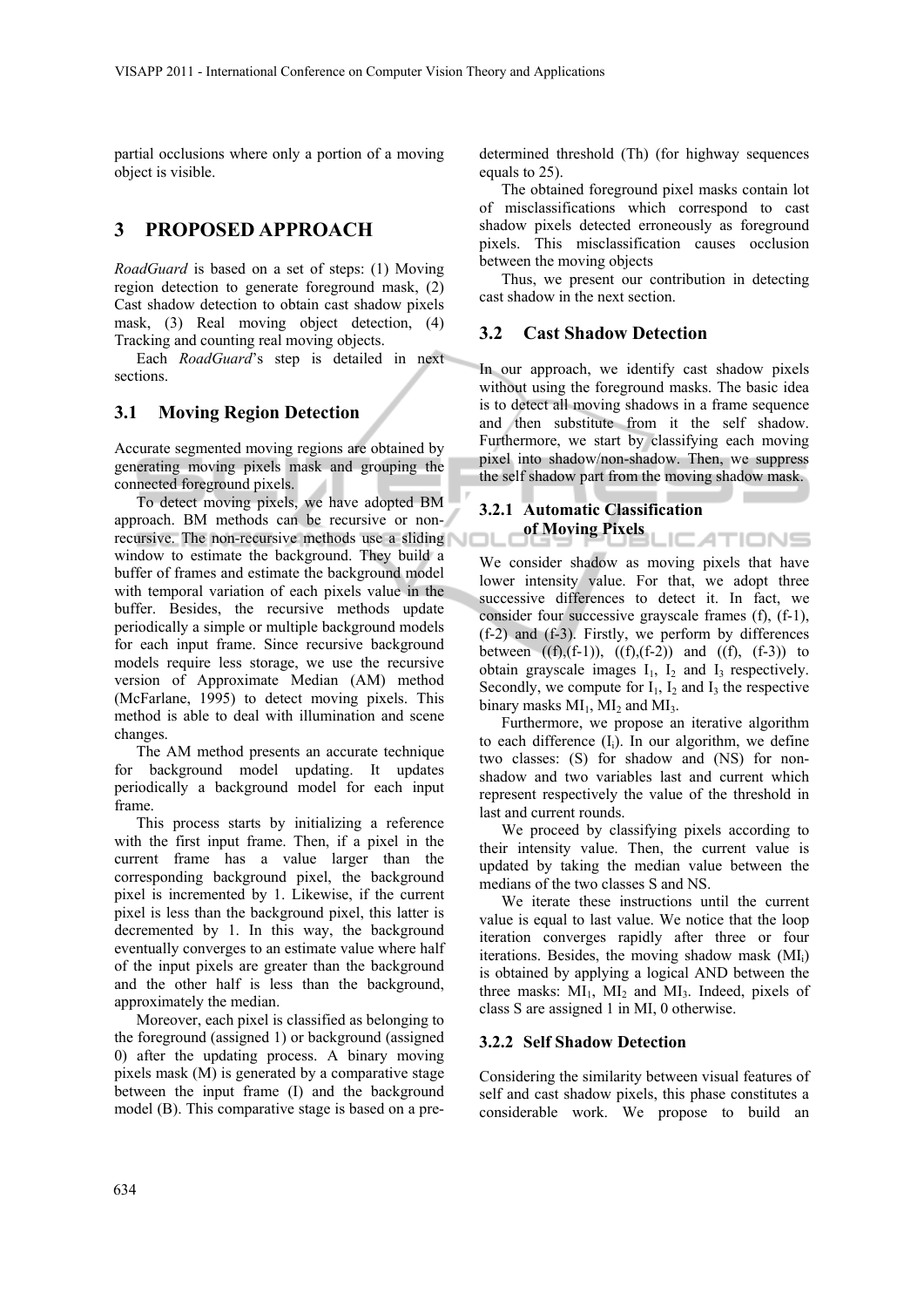automatic self shadow detection solution based on a machine learning approach using a set of manually classified shadow pixels from highway frames, in order to generate a predict model, which makes it possible to classify shadow pixels into two classes: self shadow and non-self shadow. We are based on KDD process (Fayyad, 1996) to extract useful knowledge from volumes data. The general principle of the classification approach is the following:

$$
C: S \rightarrow \varsigma = \{ self\ shadow, non-self\ shadow\}
$$

$$
P \in S \to C(P) \in \varsigma
$$

Let S be the population of shadow pixels to be classified. To each pixel P of S one can associate a particular attribute namely; its class label C. C takes its values in the class of labels (0 for self shadow, 1 non-self shadow).

To do it, firstly, we split our corpus into training data set and test data set and we identify the effectiveness shadow pixels features in order to build a two dimensional table from our training corpus. Each table row represents a shadow pixel and each column represents a feature. In the last column, we save the shadow pixel class (0 or 1). Brightness, color and edge distortions are the most exploitable features for describing shadow pixels in literature. Secondly, we employ supervised learning to produce a significant predict model. In literature, there are several techniques of supervised learning, each having its advantages and drawbacks. So, among the most criterion to compare supervised learning techniques is the comprehensibility of the learned model wish leads us to a well-accepted techniques, that is, the induction of decision trees (Hammami, 2006). The SIPINA technique (Zighed, 1996) was used in our work to predict model.

Considering this model, self shadow pixels (assigned 1 in MI) are restored in the foreground pixels mask (M).

#### **3.3 Real Moving Object Detection**

After the post-processing step on the masks of foreground (M) and cast shadow (MI), a simple difference between them leads to get the real moving objects mask (RMO) without their shadows.

#### **3.4 Tracking and Counting**

The control phase of our system is based on tracking vehicles in a defined region of interest (ROI) and the emergency area.

We adopt a mean shift tracker based on features selection method (Nedovic, 2008). Several images features are computed for the Real Moving Objects (RMO). These features are classified into two main classes: color based features and texture based features. The color based features support the RGB, HSV and normalized RGB color spaces. The RGB color space reflects any changes in lighting intensity and color in the ROM. Normalized RGB (rgb) is considered as invariant feature to the lighting intensity changes. The HSV color space is based on human color perception. The texture features include co-occurrence matrixes, Gabor filters and Wavelet packets. Co-occurrence matrixes can distinguish between region pixels with the same color distribution and different texture. Both Gabor filters and Wavelet packets identify a texture changes since the energy signatures of different textures will be different.

In the mean-shift tracker, the real moving objects are characterized by the probability density functions (pdfs) of their color or texture features. Unlike the most tracking methods wish use fixed features as an indicator of the RMO location, the adopted tracker use an adaptive feature selection. In fact, the selection issue is seen as a RMO class discrimination problem. Distribution of the two classes is estimated by computing their features histograms. Discriminative power of the features evaluated independently is based on the variance ratio measure of likelihood distributions.

We obtain a positive value for RMO features and a negative one to those corresponding to the background. The distribution values in the likelihood images are used as an input to the Augmented Variance Ratio (AVR). We sort features according to their AVR score and top N features are used for tracking the object.

The management phase of the *RoadGuard* is based on counting vehicles in highways in order to obtain statistics information. In fact, we have implemented an algorithm which counts moving vehicles based on the enhanced provided masks and save some important information like the date and time of overloaded highways. Counting process is done in the ROI. The counter is incremented for each vehicle enters the ROI. Also, we have defined a number of vehicles (here more than 2) to generate an alert and save an overloaded event.

#### **4 EXPERIMENTAL RESULTS**

In order to validate our system, *RoadGuard* was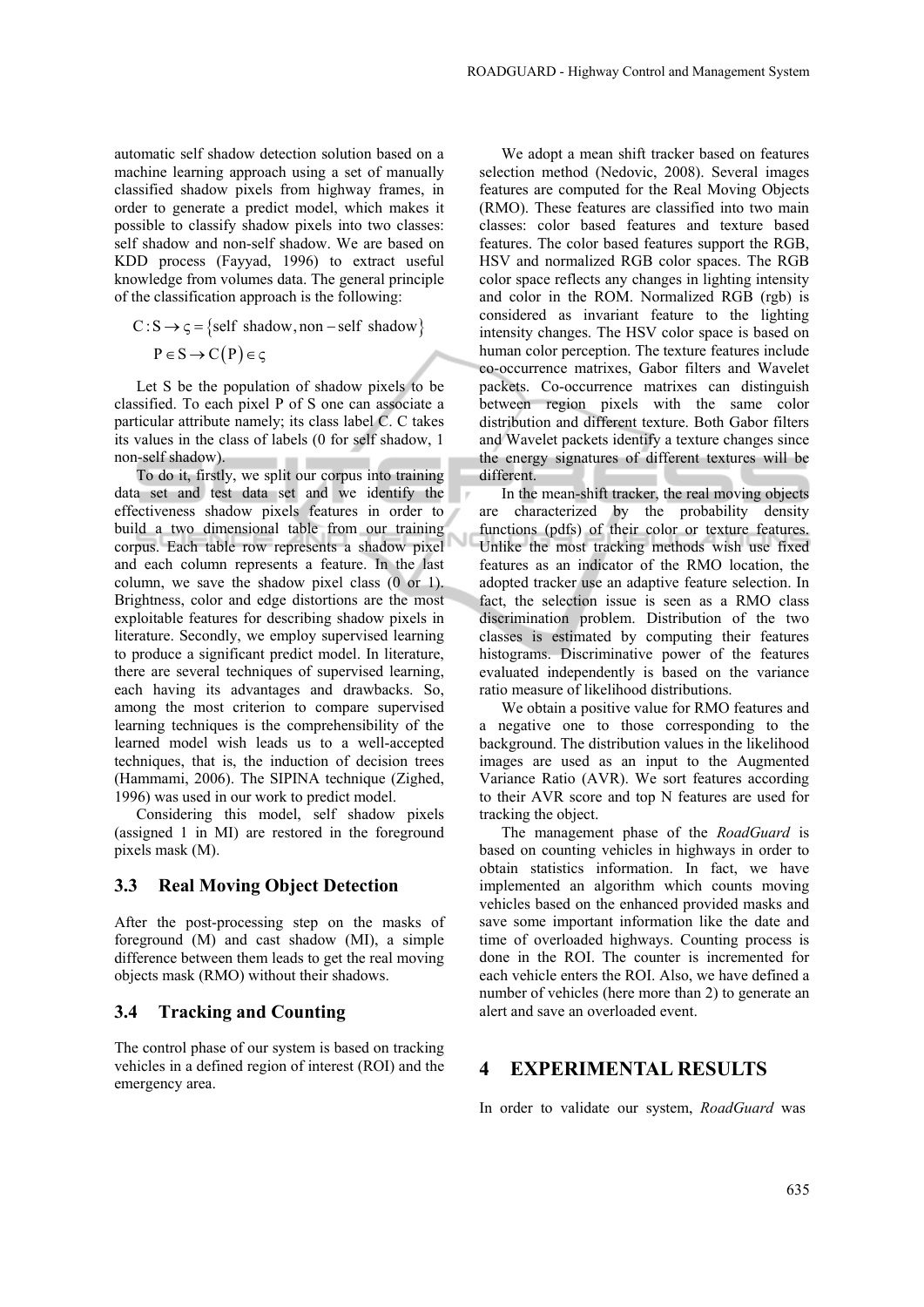evaluated by intensive experiments. We carried out our study on a set of highway sequences very referred in researches which are: Highwayi  $\{i=1,\ldots,V\}^1$ . These sequences are recorded in typical conditions that include shadows. This section presents some results of these experiments.

Since pixels classifications into foreground or shadow pixels has important effects on performance of the upper steps of *RoadGuard,* the evaluation can be assessed by segmenting manually pixels of significant frames<sup>1</sup> to compute three global indicators: (1) Global Error Rate (GER), (2) A Priori Error Rate (PER) and (3) A Posteriori Error Rate (PSER). GER is the complement of classification accuracy rate, while PER (respectively, PSER) is the complement of the classical recall rate (respectively, precision rate). We identify two classes A and B which represent respectively "moving pixel" and "non-moving pixel".

To illustrate the relevance of our system, we present the obtained results for the set of significant frames<sup>1</sup>. Figure 1 and Figure 2 show respectively GER and PER(A)-PSER(A) before and after suppressing cast shadow.

The aim of cast shadow detection and removal is to decrease GER and PSER (A). The average value of the obtained GER in our experiment is decreased from 12% (88% correct classification) to 5,78% (94,22% correct classification) after suppressing cast shadow. Figure  $2(a)$  shows that PSER  $(A)$  is almost the time greater than the PER (A), this means that the algorithm classify pixels erroneously as moving ones. These pixels correspond to the cast shadow pixels. The low PER (A) (average value equal to 17.45%) shows the robustness of the whole system against the environmental changes. After removing the cast shadow, the average value of PSER(A) is decreased from 49.78% to 23.74% which means that our *RoadGuard* performs highly in detecting cast shadow. Thus, a better segmentation of moving vehicles is provided. These results confirm the important affect of shadow problem.

The high-quality results given above allow us to compare our contribution with other existing techniques. The obtained results are compared to the best results of each shadow detection approach represented by well-know methods (Table1) given in a comparative reviewing (Prat, 2003).

Let ε represents the complement of the global error rate (GER) and η represents complement of the a priori error rate (PER) of the shadow pixels class.

The results show the robustness of our proposed algorithm against shadow challenge.

The tracker of the *RoadGuard* is able to draw the trajectory of a moving object (Figure 3) in spite of its speed (fast/slow), shape (big/small) or location (near/far from the camera).

Table 1: Comparative Results.

|                  | $\epsilon \%$ | $\%$  |
|------------------|---------------|-------|
| <b>SNP</b>       | 81.59         | 63.76 |
| SP               | 59.59         | 84.70 |
| DNM1             | 69.72         | 76.93 |
| DNM <sub>2</sub> | 75.49         | 62.38 |
| Our results      | 93.51         | 82.55 |

Moreover, *RoadGuard* is able to count vehicles (Figure 3) and save some important information like the date and time of overloaded highways.

# **5 CONCLUSIONS**

In this paper, a novel and accurate approach *RoadGuard* for Highway Control and Management System is presented. The system is enough capable to detect, count and track vehicles in highway while no scene-specific knowledge is required. *RoadGuard* was evaluated with various video files against different Highway conditions. According to the presented results, we can conclude that we can consider *RoadGuard* as a robust computer vision application. In fact, our approach combines rapidity of adaptation in scene changes, a high precision in moving object detection, performance to detect and suppress cast shadow and accuracy to count and track moving vehicles.

#### **REFERENCES**

- Cucchiara, R., Grana, C., Neri, G., Piccardi, M., Prati, A., 2001. The Sakbot System for Moving Object Detection and Tracking. In *Video-Based Surveillance Systems Computer Vision and Distributed Processing*.
- Elhabian, K., El-Sayed, M., Sumaya, H.A., 2008. Moving Object Detection in Spatial Domain using Background Removal Techniques - State-of-Art. In *Recent Patents on Computer Science*.
- Fayyad, U. M., Piatetsky-Shapiro, G., Smyth, P., 1996. The kdd process for extracting useful knowledge from volumes of data. *Communications of the ACM (CACM)*.
- Grimson, Y., Stauffer, C., Romano, R., Lee, L., 1998. Using adaptive tracking to classify and monitor activities in a site. In *Proc. Conf. Comp. Vision Pat-*

 $\overline{a}$ 

<sup>&</sup>lt;sup>1</sup>The Highway video sequences are courtesy of the Computer Vision and Robotics Research Laboratory at UCSD.